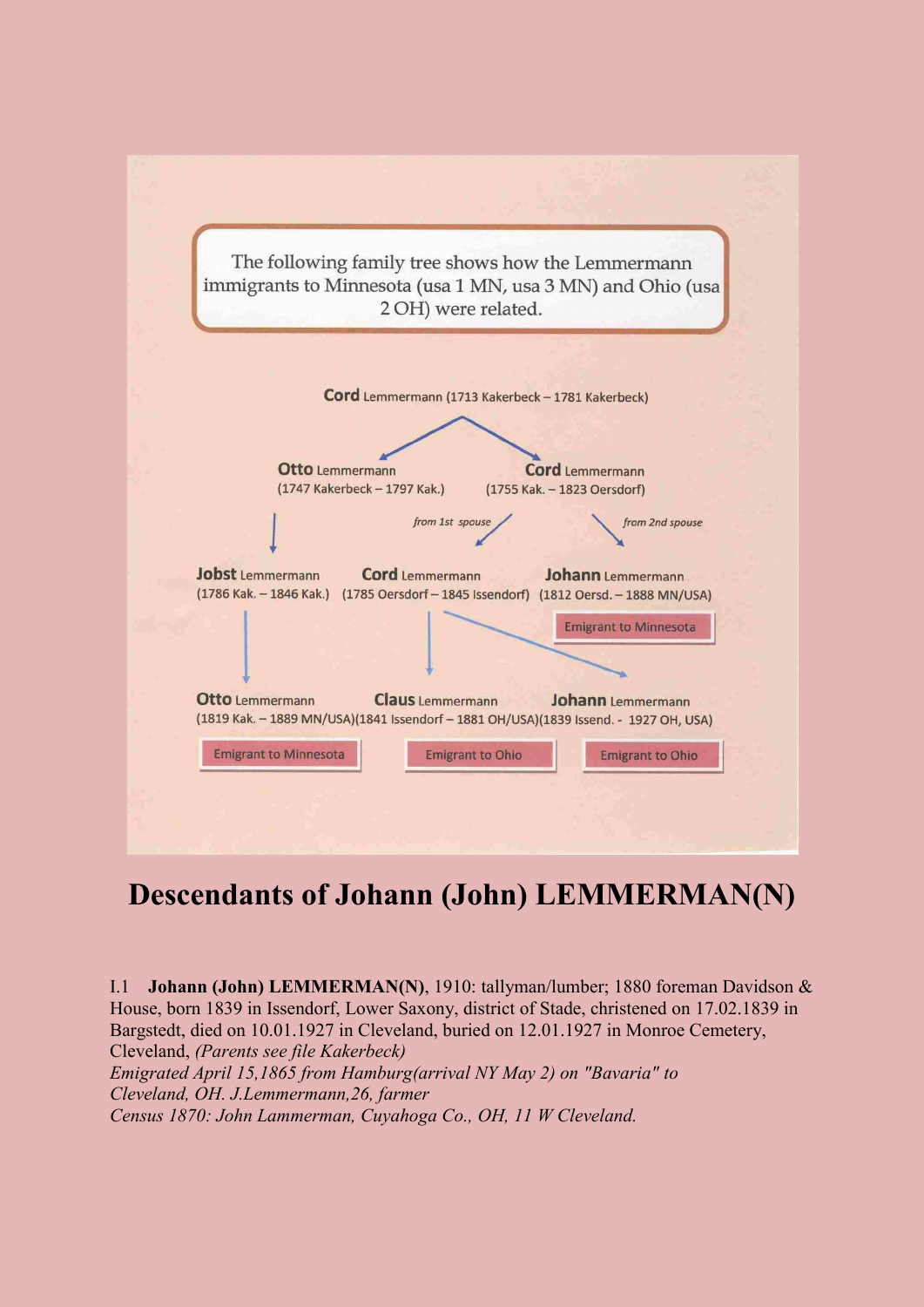

<span id="page-1-1"></span>Church marriage on 08.11.1866 in Cleveland, OH to **Mary Ann GEIL-LORENZ**, born 00.11.1845 in Geinsheim/Hessia-Darmstadt, died on 11.11.1927 in Cleveland, OH, buried on 14.11.1927 in Monroe Cemetery, Cleveland. *Census OH 1880: 34 years, born in Hessen-Darmstadt*

## *Emigrated 1842.*

From this marriage:

- 1. **John LEMMERMAN**, born 1869 in Cleveland, OH, died on 28.11.1873 in Cleveland, OH, buried 1873 in Monroe Cemetery, Cleveland.
- 2. **Emma E. LEMMERMAN**, born on 21.10.1869 in Cleveland, OH, died on 22.09.1923 in Cleveland, OH at the age of 53. Married to **Frank L. HERTZER**.
- 3. **William LEMMERMAN**, born 1871 in Cleveland, OH, died on 15.09.1873 in Cleveland, OH, buried 1873 in Monroe Cemetery, OH.
- 4. **Ella LEMMERMAN**, born on 24.09.1874 in Cleveland, OH, died on 26.07.1956 in York, York Co., NE at the age of 81. Married at the age of 24 on 04.10.1898 in Cleveland Co., NE to **Charles BISSET**, 26 years old, born on 27.10.1871 in CA, died on 19.03.1950 in York, York Co., NE at the age of 78.
- 5. **Caroline L.** (Carrie) **LEMMERMAN**, born 00.01.1877 in Cleveland, OH. Married abt.1901 in OH to **William WOLFS**.
- 6. **Justina A. LEMMERMAN**, school teacher and principal, born 00.04.1879 in OH, died 1952 in New Brunswick, NJ, buried on 03.07.1952 in New Brunswick, NJ. Married to **William WEBER**.
- 7. **[Edward Daniel LEMMERMAN](#page-1-0)** (see also II.11).
- 8. **Karl LEMMERMAN**, secretary-treasurer of the Atlas Oil Co, Cleveland, born on 04.06.1885 in Lorain, OH, died on 06.07.1924 in Elyria Hospital, Lorain. OH at the age of 39, *killed in a tornado (car crash)*, buried 1924 in Monro Cemetery, Cleveland, OH.
- <span id="page-1-0"></span>II.11 **Edward Daniel LEMMERMAN**, architect-engineer(1920: engineer/civil; 1930: civil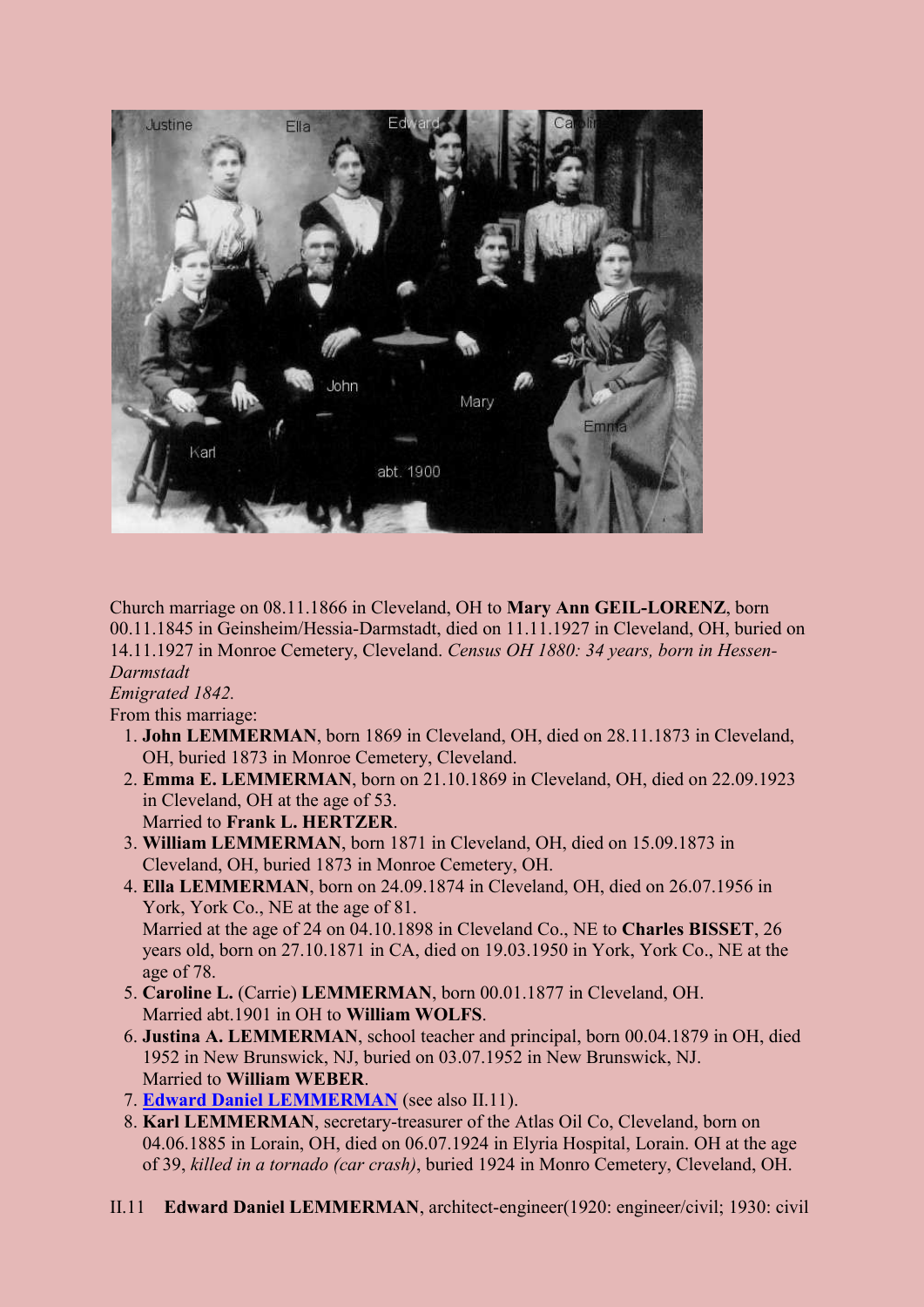engineer/railroad; 1910: teacher/manual training); 1935: engineer inspector, born on 30.03.1881 in Cleveland, Cuyahoga, OH, died 04.1965 in Lakeland, Polk Co.,OH, buried in Mentor, Lake Co.,OH, son of **[Johann \(John\) LEMMERMAN\(N\)](#page-0-0)** (see also I.1) and **[Mary](#page-1-1)  [Ann GEIL-LORENZ](#page-1-1)**.

Married 1904 in Cuyahoga Co., OH to **Ida Jeanette CLAFLIN**, born on 12.03.1884 in Maumee, Wood Co., OH, *parents from OH*, died on 02.02.1972 in Lincroft, Monmouth Co., OH at the age of 87, *other source: Red Benk, NJ*, buried 02.1972 in Mentor, Lake Co., OH. From this marriage:

- <span id="page-2-3"></span>1. **[Paul C.](#page-2-0)** (see also III.1).
- 2. **[Robert Geil](#page-2-1)** (see also III.3).
- 3. **Anna**, born 1913, died 1980. Married to **Guy JOHNSON**.
- 4. **[Karl Edward](#page-2-2)** (see also III.7).

<span id="page-2-0"></span>III.1 **Paul C. LEMMERMAN**, graduated from Oberlin College, born on 02.07.1906 in Cleveland, Cuyahoga, OH, died on 11.07.1990 in Cleveland, Cuyahoga, OH at the age of 84, son of **[Edward Daniel LEMMERMAN](#page-1-0)** (see also II.11) and **[Ida Jeanette CLAFLIN](#page-2-3)**. Married to **Gertrude BUDD**, born 1906, *parents from PA/OH*, died on 14.10.1963 in Cleveland, OH.

<span id="page-2-5"></span>From this marriage:

- 1. **[Harold Budd](#page-2-4)** (Hal) (see also IV.1).
- 2. **Janet M.**

<span id="page-2-6"></span>Married in OH to **Donald C. MENGLE**.

<span id="page-2-1"></span>III.3 **Robert Geil LEMMERMAN**, Graduated from Oberlin College; 1936 production engineer, born on 05.04.1908 in Cleveland, Cuyahoga Co., OH, died on 17.11.1993 in Cleveland at the age of 85, *obit "Cleveland News"*, son of **[Edward Daniel LEMMERMAN](#page-1-0)** (see also II.11) and **[Ida Jeanette CLAFLIN](#page-2-3)**.

Married at the age of 28 on 26.12.1936 to **Bethel G. DEAN**, 27 years old, born on 23.03.1909, *origin: British/Scotch-Irish/Welsh/Scottish*, died on 08.11.1987 in Willoughby, Lake Co., OH at the age of 78.

From this marriage:

1. **[John Warren](#page-3-0)** (see also IV.7).

<span id="page-2-2"></span>III.7 **Karl Edward LEMMERMAN**, Ph.D.from Cornell University - Physical Chemistry, research chemist w/Proctor and Gamble 1952-88, born on 30.05.1923 in Willoughby, Lake Co., OH, son of **[Edward Daniel LEMMERMAN](#page-1-0)** (see also II.11) and **[Ida Jeanette](#page-2-3)  [CLAFLIN](#page-2-3)**.

Married at the age of 23 on 20.07.1946 in Oberlin, Lorain Co., OH to **Kathryn Ann JOSLIN**, 22 years old, born on 25.04.1924 in Amsterdam, NY, *graduated from Oberlin in 1946*.

From this marriage:

- <span id="page-2-7"></span>1. **[Keith](#page-3-1)** (see also IV.9).
- 2. **Kerry Suzanne**, born 1952. Married to **Tim BEAR**.
- <span id="page-2-8"></span>3. **[Karl Claflin](#page-3-2)** (see also IV.13).

<span id="page-2-4"></span>IV.1 **Harold Budd** (Hal) **LEMMERMAN**, Dr.,Maler, born on 06.04.1935 in Cleveland ,OH, son of **[Paul C. LEMMERMAN](#page-2-0)** (see also III.1) and **[Gertrude BUDD](#page-2-5)**. Married (1) 1957, *divorced* to **Mary Jo LOGSDON**. Married (2) to **Angela GONZALEZ**.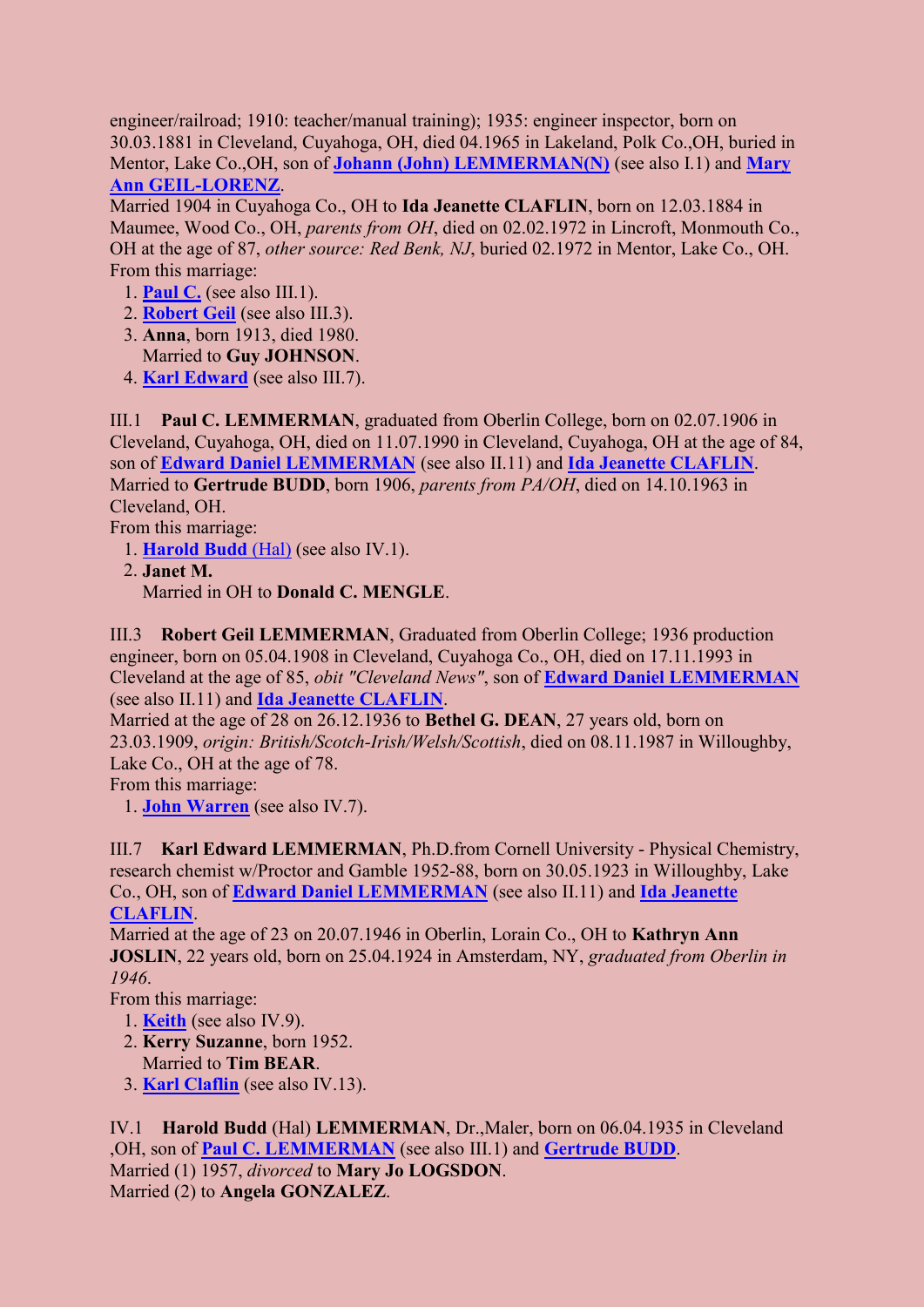Married (3) to **Charlotte MATOS**.

From the first marriage:

- 1. **[Darrell B.](#page-3-3)** (see also V.1).
- 2. **[Richard](#page-3-4)** (see also V.3).
- 3. **[Evan](#page-3-5)** (see also V.5).

## <span id="page-3-0"></span>IV.7 **John Warren LEMMERMAN**, born on 08.08.1945, son of **[Robert Geil](#page-2-1)**

**[LEMMERMAN](#page-2-1)** (see also III.3) and **[Bethel G. DEAN](#page-2-6)**. Married to **Janice E. NAUSNER**, born 00.01.1945.

From this marriage:

1. **Emily G.** Born on 04.02.1977.

2. **Johanna D.** Born on 13.09.1979.

<span id="page-3-1"></span>IV.9 **Keith LEMMERMAN**, periodentist, born on 02.09.1950 in Ithaca, NY, son of **[Karl](#page-2-2)  [Edward LEMMERMAN](#page-2-2)** (see also III.7) and **[Kathryn Ann JOSLIN](#page-2-7)**.

Married at the age of 20 on 21.08.1971 in Cincinatti, OH to **Theresa SCHALAR**, 21 years old, born on 18.11.1949 in Cincinnati, OH.

From this marriage:

- <span id="page-3-7"></span>1. **[Neal Erik](#page-3-6)** (see also V.9).
- 2. **Kelly Schalar**, born on 19.06.1978 in Agana, Guam.

<span id="page-3-2"></span>IV.13 **Karl Claflin LEMMERMAN**, born on 12.10.1954 in Cincinnati, OH, son of **[Karl](#page-2-2)  [Edward LEMMERMAN](#page-2-2)** (see also III.7) and **[Kathryn Ann JOSLIN](#page-2-7)**.

Married at the age of 27 on 15.01.1982 in Anchorage, Alaska to **Joanne Sue WINBURN**, 26 years old, born on 10.05.1955 in Adrian, Michigan.

From this marriage:

- 1. **Angela Kay**, born on 24.10.1982 in Anchorage, AK.
- 2. **Julia Marie**, born on 25.06.1984 in Anchorage, AK.

<span id="page-3-3"></span>V.1 **Darrell B. LEMMERMAN**, born on 13.03.1962, son of **[Harold Budd](#page-2-4)** (Hal) **[LEMMERMAN](#page-2-4)** (see also IV.1) and **[Mary Jo LOGSDON](#page-2-8)**. Married to **Virginia** (Ginny) **SHAVE**, born on 26.02.1961.

From this marriage:

- 1. **Megan**, born 1990.
- 2. **Emily**, born 1992.

<span id="page-3-4"></span>V.3 **Richard LEMMERMAN**, son of **Harold Budd** (Hal) **[LEMMERMAN](#page-2-4)** (see also IV.1) and **[Mary Jo LOGSDON](#page-2-8)**.

Married to **Keiko HONDA**.

From this marriage:

1. **Emily**.

<span id="page-3-5"></span>V.5 **Evan LEMMERMAN**, son of **Harold Budd** (Hal) **[LEMMERMAN](#page-2-4)** (see also IV.1) and **[Mary Jo LOGSDON](#page-2-8)**.

Married to **Jane NN**. From this marriage:

1. **Syndey**, born 2003.

<span id="page-3-6"></span>V.9 **Neal Erik LEMMERMAN**, born on 25.01.1974 in Lexington, KY, son of **[Keith](#page-3-1)  [LEMMERMAN](#page-3-1)** (see also IV.9) and **[Theresa SCHALAR](#page-3-7)**.